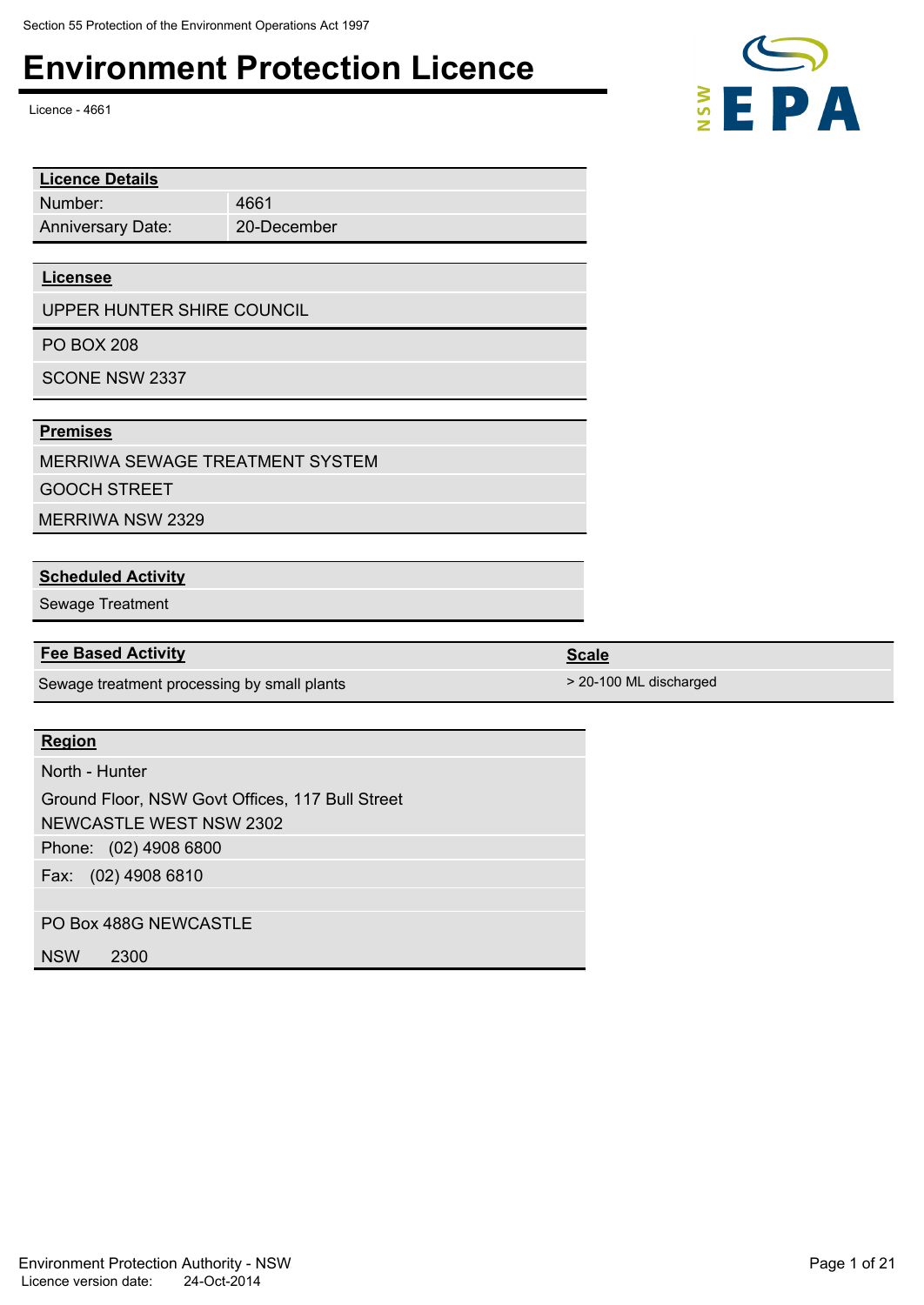### **Environment Protection Licence**

Licence - 4661



|                | <b>INFORMATION ABOUT THIS LICENCE</b> |     |  |
|----------------|---------------------------------------|-----|--|
|                |                                       |     |  |
|                |                                       |     |  |
|                |                                       |     |  |
|                |                                       |     |  |
|                |                                       |     |  |
|                |                                       |     |  |
|                |                                       |     |  |
|                |                                       | ხ   |  |
| 1              |                                       | 6   |  |
| A1             |                                       | 6   |  |
| A <sub>2</sub> |                                       | 6   |  |
| A <sub>3</sub> |                                       |     |  |
| 2              |                                       |     |  |
| P1             |                                       |     |  |
| 3              |                                       | 7   |  |
| L1             |                                       |     |  |
| L <sub>2</sub> |                                       | 8   |  |
| L3             |                                       | 8   |  |
| L4             |                                       | 9   |  |
| L5             |                                       |     |  |
| 4              |                                       | 9   |  |
| O <sub>1</sub> |                                       | 9   |  |
| O <sub>2</sub> |                                       | 10  |  |
| O <sub>3</sub> |                                       | 10  |  |
| O <sub>4</sub> |                                       | 10  |  |
| O <sub>5</sub> |                                       | -10 |  |
| 5              |                                       | 11  |  |
| M1             |                                       | 11  |  |
| M2             |                                       | 11  |  |
| M <sub>3</sub> |                                       | 12  |  |
| M4             |                                       | 12  |  |
| M5             |                                       | 12  |  |
| M6             |                                       | 13  |  |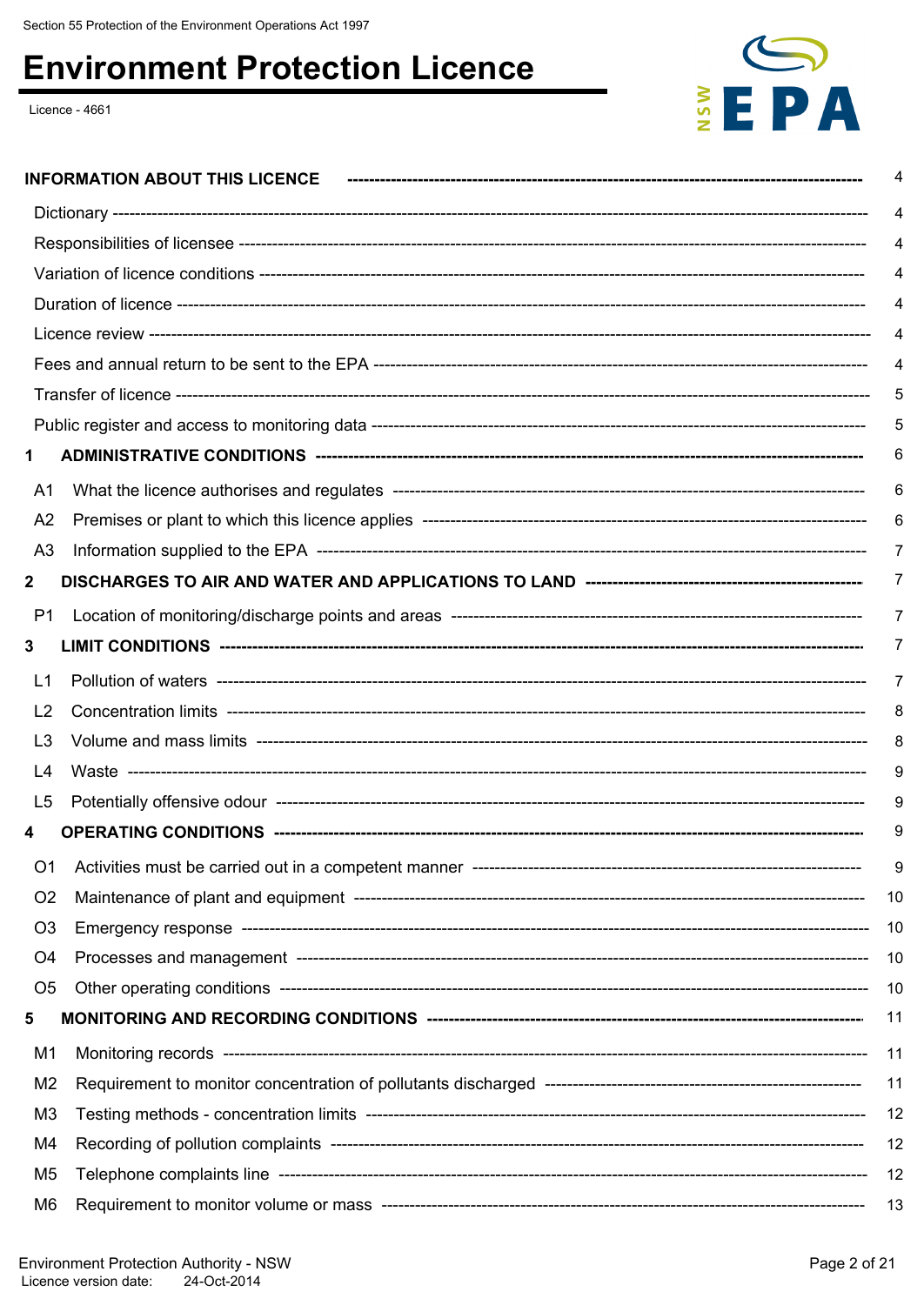### **Environment Protection Licence**

Licence - 4661



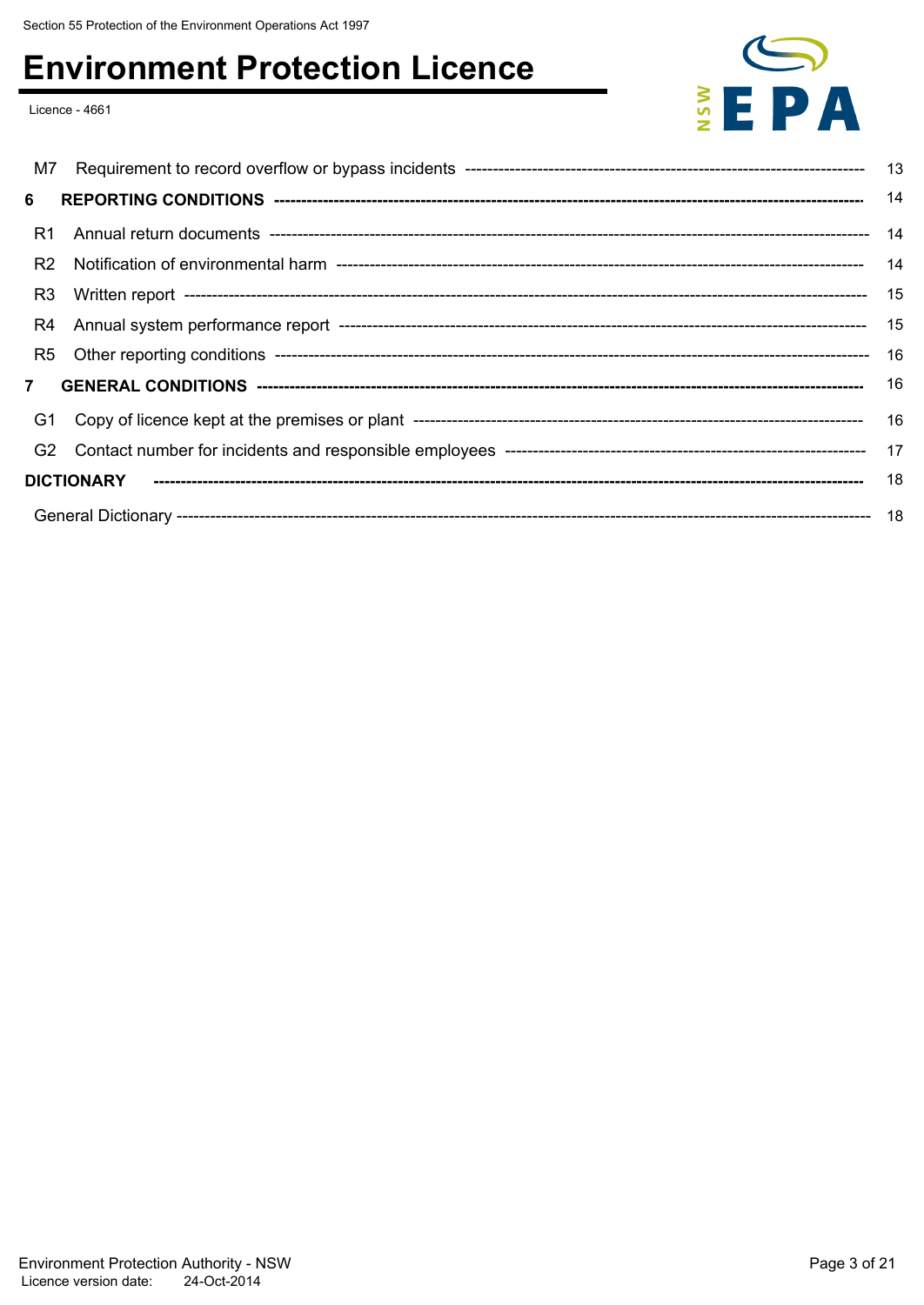## Environment Protection Licence<br>Licence - 4661<br>**EDA**

Licence - 4661



### **Information about this licence**

#### **Dictionary**

A definition of terms used in the licence can be found in the dictionary at the end of this licence.

#### **Responsibilities of licensee**

Separate to the requirements of this licence, general obligations of licensees are set out in the Protection of the Environment Operations Act 1997 ("the Act") and the Regulations made under the Act. These include obligations to:

- ensure persons associated with you comply with this licence, as set out in section 64 of the Act;
- control the pollution of waters and the pollution of air (see for example sections 120 132 of the Act);
- report incidents causing or threatening material environmental harm to the environment, as set out in Part 5.7 of the Act.

#### **Variation of licence conditions**

The licence holder can apply to vary the conditions of this licence. An application form for this purpose is available from the EPA.

The EPA may also vary the conditions of the licence at any time by written notice without an application being made.

Where a licence has been granted in relation to development which was assessed under the Environmental Planning and Assessment Act 1979 in accordance with the procedures applying to integrated development, the EPA may not impose conditions which are inconsistent with the development consent conditions until the licence is first reviewed under Part 3.6 of the Act.

#### **Duration of licence**

This licence will remain in force until the licence is surrendered by the licence holder or until it is suspended or revoked by the EPA or the Minister. A licence may only be surrendered with the written approval of the EPA.

#### **Licence review**

The Act requires that the EPA review your licence at least every 5 years after the issue of the licence, as set out in Part 3.6 and Schedule 5 of the Act. You will receive advance notice of the licence review.

#### **Fees and annual return to be sent to the EPA**

For each licence fee period you must pay:

- an administrative fee; and
- a load-based fee (if applicable).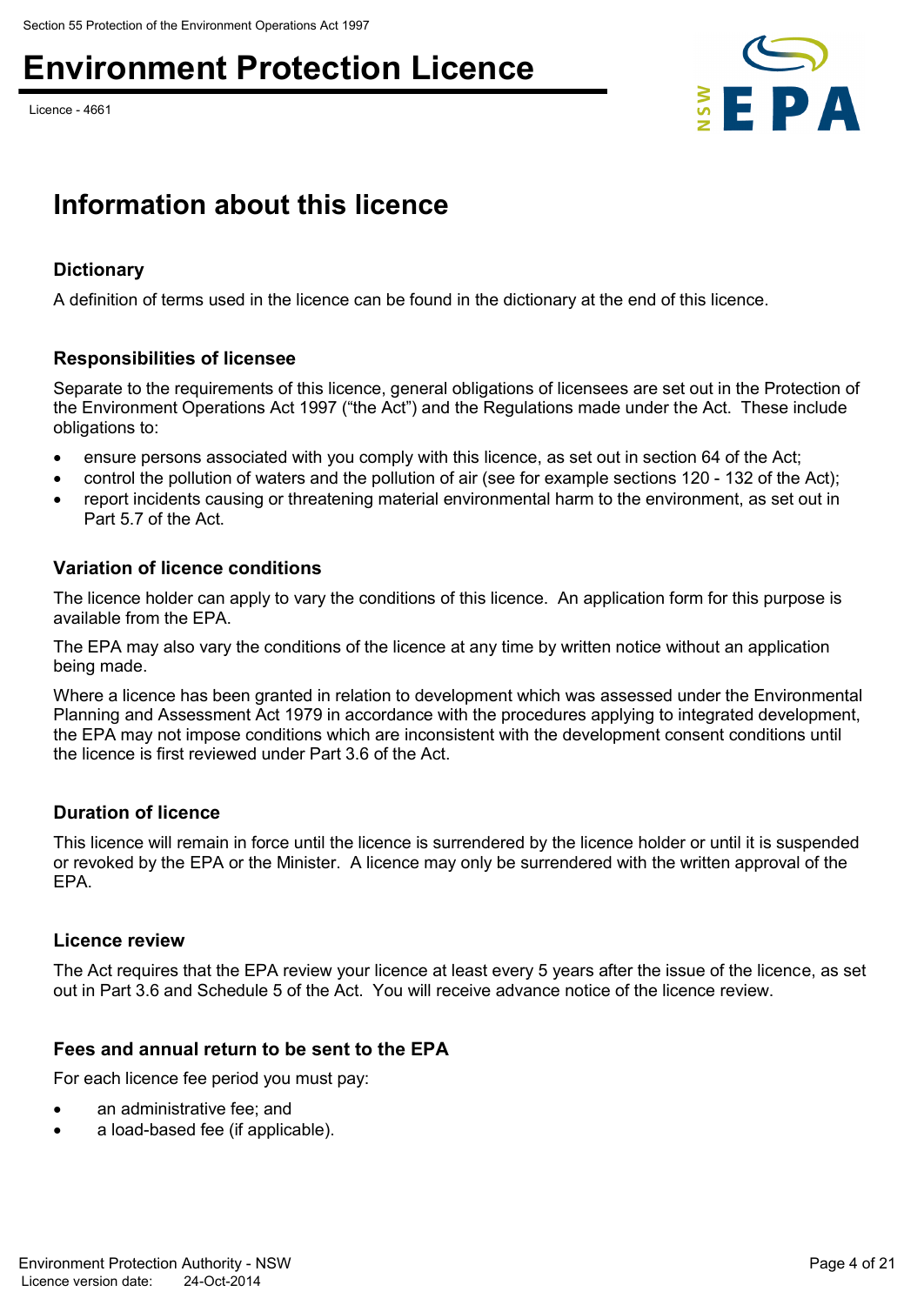### Environment Protection Licence<br>Licence -4661<br>**Examples**





The EPA publication "A Guide to Licensing" contains information about how to calculate your licence fees. The licence requires that an Annual Return, comprising a Statement of Compliance and a summary of any monitoring required by the licence (including the recording of complaints), be submitted to the EPA. The Annual Return must be submitted within 60 days after the end of each reporting period. See condition R1 regarding the Annual Return reporting requirements.

Usually the licence fee period is the same as the reporting period.

#### **Transfer of licence**

The licence holder can apply to transfer the licence to another person. An application form for this purpose is available from the EPA.

#### **Public register and access to monitoring data**

Part 9.5 of the Act requires the EPA to keep a public register of details and decisions of the EPA in relation to, for example:

- licence applications;
- **.** licence conditions and variations;
- statements of compliance;
- load based licensing information; and
- load reduction agreements.

Under s320 of the Act application can be made to the EPA for access to monitoring data which has been submitted to the EPA by licensees.

#### **This licence is issued to:**

**UPPER HUNTER SHIRE COUNCIL**

**PO BOX 208**

**SCONE NSW 2337**

subject to the conditions which follow.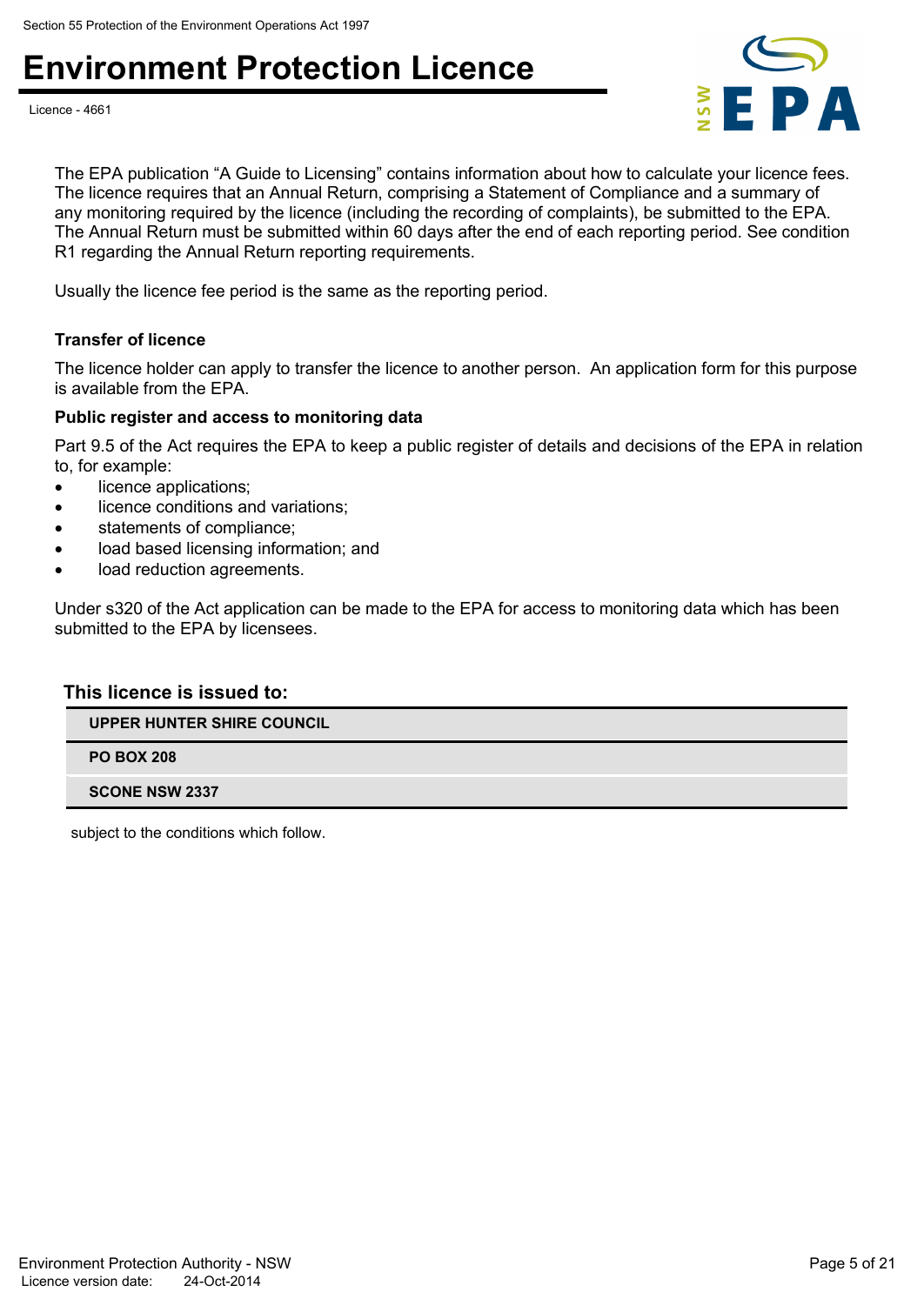Licence - 4661



### **1 Administrative Conditions**

#### **A1 What the licence authorises and regulates**

A1.1 This licence regulates water pollution resulting from the activity/ies specified below carried out at the premises specified in A2.

| <b>Fee Based Activity</b>                   | <b>Scale</b>           |
|---------------------------------------------|------------------------|
| Sewage treatment processing by small plants | > 20-100 ML discharged |

A1.2 The objectives of this licence are to:

a) prevent as far as practicable sewage overflows and sewage treatment plant bypasses; b) require proper and efficient management of the system to minimise harm to the environment and public health; and

c) require practical measures to be taken to protect the environment and public health from sewage overflows and sewage treatment plant effluent.

- A1.3 This licence is to be construed in a manner that will promote the objectives referred to in the condition above.
- A1.4 This licence authorises the carrying out of the scheduled activities listed below at the premises specified in A2. The activities are listed according to their scheduled activity classification, fee-based activity classification and the scale of the operation.

Unless otherwise further restricted by a condition of this licence, the scale at which the activity is carried out must not exceed the maximum scale specified in this condition.

| <b>Scheduled Activity</b> | <b>Fee Based Activity</b>                      | <b>Scale</b>                  |
|---------------------------|------------------------------------------------|-------------------------------|
| Sewage Treatment          | Sewage treatment processing by small<br>plants | $>$ 20 - 100 ML<br>discharged |

#### **A2 Premises or plant to which this licence applies**

A2.1 The licence applies to the following premises:

| <b>Premises Details</b>                           |
|---------------------------------------------------|
| <b>MERRIWA SEWAGE TREATMENT SYSTEM</b>            |
| <b>GOOCH STREET</b>                               |
| <b>MERRIWA</b>                                    |
| <b>NSW 2329</b>                                   |
| LOT 2 DP 244745, LOT 4 DP 244745, LOT 5 DP 244745 |

A2.2 The premises also includes the reticulation system owned and operated by the licensee that is associated with the sewage treatment plant(s) identified in condition A2.1.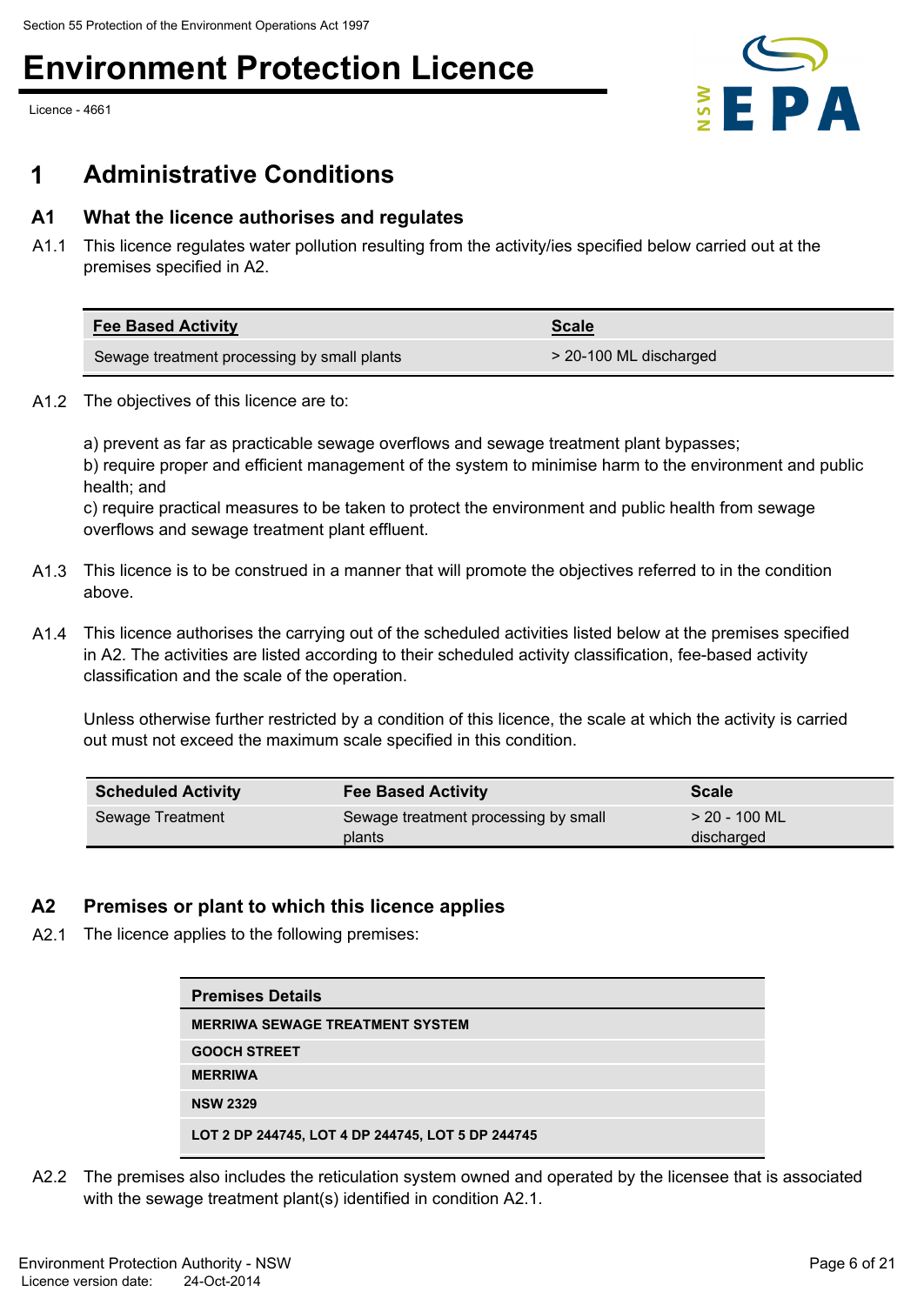Licence - 4661



#### **A3 Information supplied to the EPA**

A3.1 Works and activities must be carried out in accordance with the proposal contained in the licence application, except as expressly provided by a condition of this licence.

In this condition the reference to "the licence application" includes a reference to: a) the applications for any licences (including former pollution control approvals) which this licence replaces under the Protection of the Environment Operations (Savings and Transitional) Regulation 1998; and

b) the licence information form provided by the licensee to the EPA to assist the EPA in connection with the issuing of this licence.

### **Discharges to Air and Water and Applications to 2 Land**

#### **P1 Location of monitoring/discharge points and areas**

- P1.1 The following points referred to in the table are identified in this licence for the purposes of the monitoring and/or the setting of limits for discharges of pollutants to water from the point.
- P1.2 The following utilisation areas referred to in the table below are identified in this licence for the purposes of the monitoring and/or the setting of limits for any application of solids or liquids to the utilisation area.

|                                    |                                                    | <b>Water and land</b>                              |                                                                                                                                                                               |
|------------------------------------|----------------------------------------------------|----------------------------------------------------|-------------------------------------------------------------------------------------------------------------------------------------------------------------------------------|
| <b>EPA Identi-</b><br>fication no. | <b>Type of Monitoring Point</b>                    | <b>Type of Discharge Point</b>                     | <b>Location Description</b>                                                                                                                                                   |
|                                    | Discharge to waters<br>Effluent quality monitoring | Discharge to waters<br>Effluent quality monitoring | Outlet of final tertiary pond labelled<br>'Discharge to Merriwa River' on<br>map titled "Town of Merriwa"<br>submitted with Licence Information<br>Form dated 5 November 1999 |
| 2                                  | Total volume monitoring                            |                                                    | Inlet to works                                                                                                                                                                |
| 3                                  | Ambient water monitoring                           |                                                    | Within the waters of Merriwa River,<br>not more than 100 metres<br>upstream of the confluence of flow<br>from Point 1.                                                        |
| 4                                  | Ambient water monitoring                           |                                                    | Within the waters of Merriwa River,<br>not more than 100 metres<br>downstream of the confluence of<br>flow from Point 1.                                                      |

### **3 Limit Conditions**

#### **L1 Pollution of waters**

Environment Protection Authority - NSW **Page 7 of 21** Authority - NSW Page 7 of 21 Licence version date: 24-Oct-2014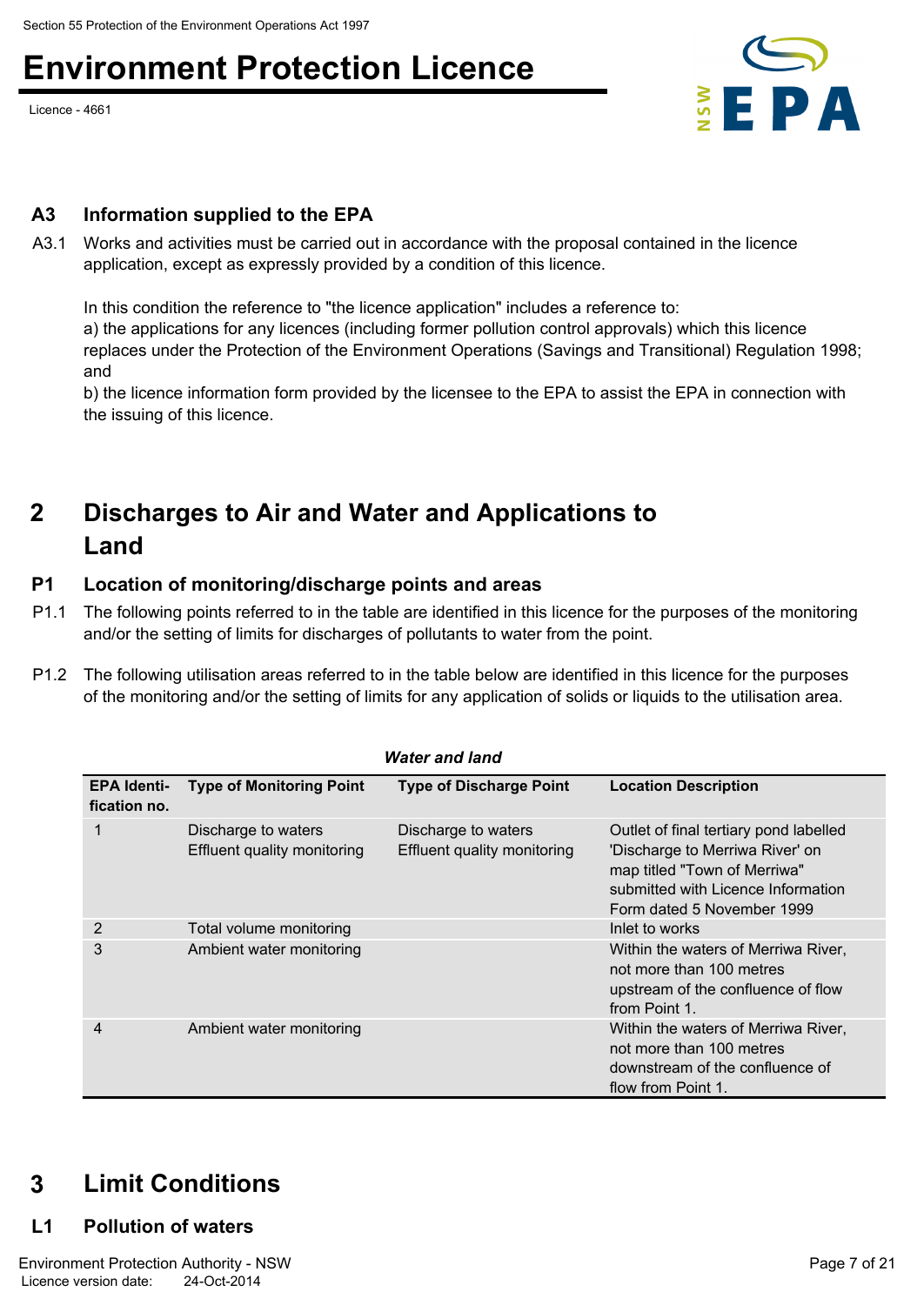### Environment Protection Licence<br>Licence -4661<br>**Example 2014 1986**

Licence - 4661



- L1.1 Except as may be expressly provided in any other condition of this licence, the licensee must comply with section 120 of the Protection of the Environment Operations Act 1997.
- L1.2 The licensee may only discharge untreated or partially treated sewage from the sewage treatment plant and/or the reticulation system subject to the conditions of this licence, including O1 and O2.

#### **L2 Concentration limits**

- L2.1 For each monitoring/discharge point or utilisation area specified in the table\s below (by a point number), the concentration of a pollutant discharged at that point, or applied to that area, must not exceed the concentration limits specified for that pollutant in the table.
- L2.2 Where a pH quality limit is specified in the table, the specified percentage of samples must be within the specified ranges.
- L2.3 To avoid any doubt, this condition does not authorise the pollution of waters by any pollutant other than those specified in the table\s.
- L2.4 Water and/or Land Concentration Limits

#### **POINT 1**

| <b>Pollutant</b>                       | <b>Units of Measure</b> | 50 percentile<br>concentration<br>limit | 90 percentile<br>concentration<br>limit | 3DGM<br>concentration<br>limit | 100 percentile<br>concentration<br>limit |
|----------------------------------------|-------------------------|-----------------------------------------|-----------------------------------------|--------------------------------|------------------------------------------|
| <b>Biochemical</b><br>oxygen<br>demand | milligrams per litre    |                                         |                                         |                                | 20                                       |
| Oil and<br>Grease                      | milligrams per litre    |                                         |                                         |                                | 10                                       |
| Total<br>suspended<br>solids           | milligrams per litre    |                                         |                                         |                                | 30                                       |

#### **L3 Volume and mass limits**

- L3.1 For each discharge point or utilisation area specified below (by a point number), the volume/mass of: a) liquids discharged to water; or;
	- b) solids or liquids applied to the area;

must not exceed the volume/mass limit specified for that discharge point or area.

| <b>Point</b> | <b>Unit of Measure</b> | <b>Volume/Mass Limit</b> |
|--------------|------------------------|--------------------------|
|              | kilolitres per day     | 500                      |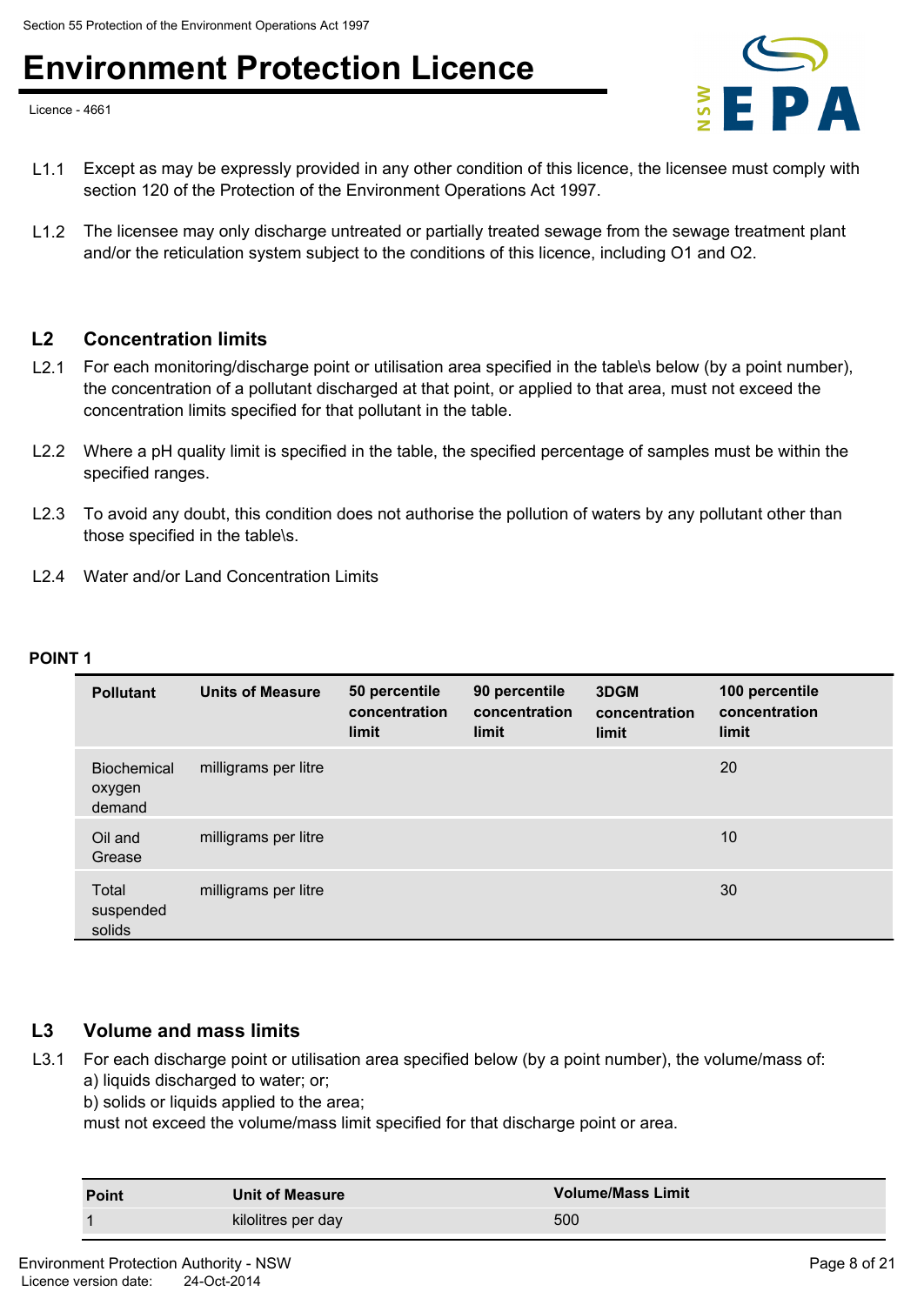Licence - 4661



#### **L4 Waste**

- L4.1 The licensee must not cause, permit or allow any waste generated outside the premises to be received at the premises for storage, treatment, processing, reprocessing or disposal or any waste generated at the premises to be disposed of at the premises, except as expressly permitted by the licence.
- L4.2 This condition only applies to the storage, treatment, processing, reprocessing or disposal of waste at the premises if those activities require an environment protection licence.
- L4.3 The licensee may receive and/or transfer sewage and Group C waste generated outside the premises for treatment, processing or reprocessing at the premises. The licensee must take reasonable steps to ensure that sewage received at the premises has been lawfully discharged in accordance with a trade waste agreement or customer contract (as applicable) in force between the licensee and the generator of the waste. The licensee must treat, process or reprocess the sewage and Group C waste in accordance with this licence prior to discharge from the premises.
- L4.4 The licensee may receive, store, treat, process or reprocess and/or transfer at the premises sewage products generated or stored outside the premises by the licensee's other sewage treatment systems. Sewage products must be received, treated, processed or reprocessed in accordance with this licence.

#### **L5 Potentially offensive odour**

- L5.1 No condition in this licence identifies a potentially offensive odour for the purposes of section 129 of the Protection of the Environment Operations Act 1997.
- Note: Section 129 of the Protection of the Environment Operations Act 1997 provides that the licensee must not cause or permit the emission of any offensive odour from the premises but provides a defence if the emission is identified in the relevant environment protection licence as a potentially offensive odour and the odour was emitted in accordance with the conditions of a licence directed at minimising odour.

### **4 Operating Conditions**

#### **O1 Activities must be carried out in a competent manner**

O1.1 Licensed activities must be carried out in a competent manner.

This includes:

a) the processing, handling, movement and storage of materials and substances used to carry out the activity; and

b) the treatment, storage, processing, reprocessing, transport and disposal of waste generated by the activity.

Note: The requirements of O1.1 apply to the whole of the premises, including the reticulation system.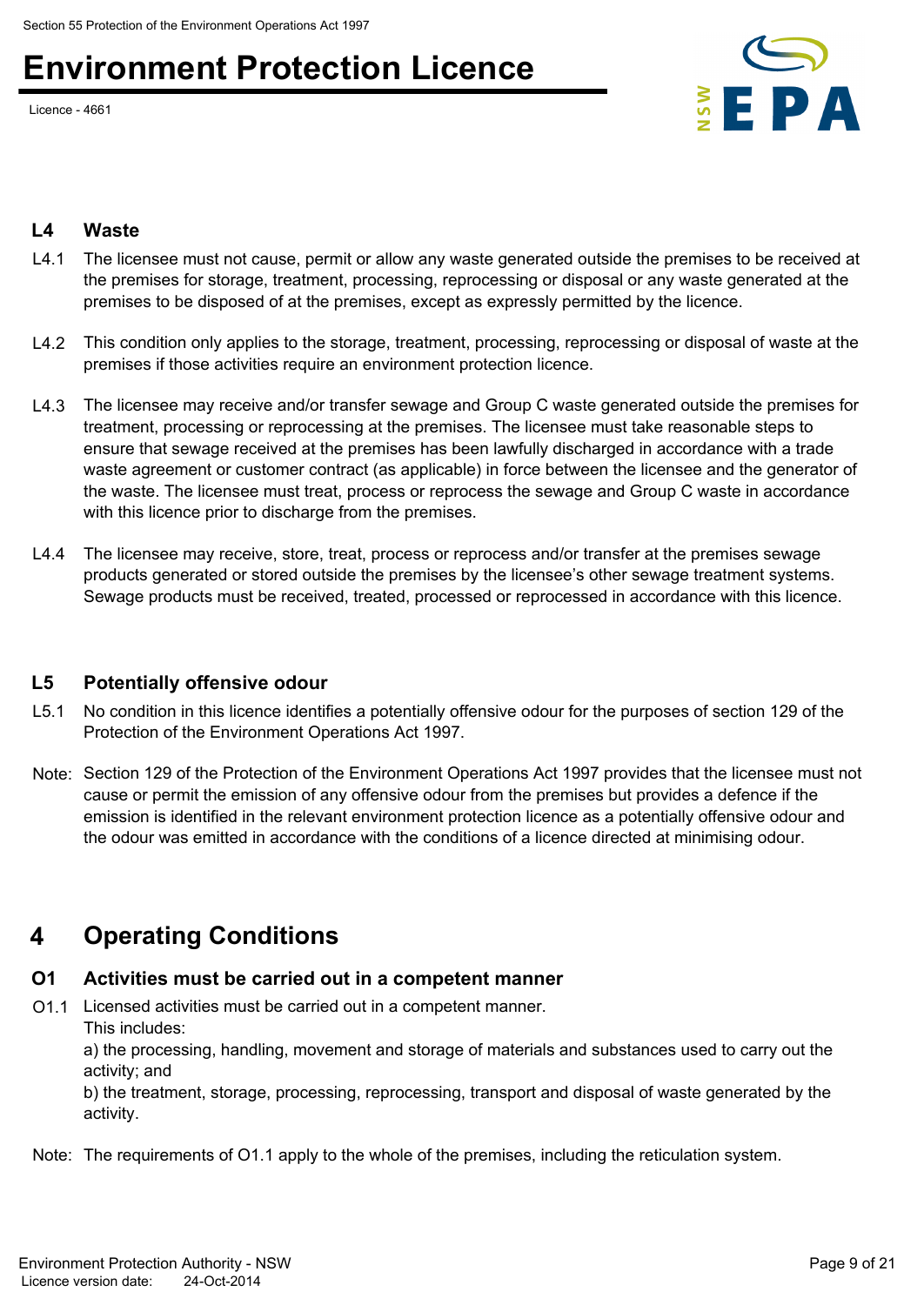Licence - 4661



#### **O2 Maintenance of plant and equipment**

- O2.1 All plant and equipment installed at the premises or used in connection with the licensed activity: a) must be maintained in a proper and efficient condition; and b) must be operated in a proper and efficient manner.
- Note: The requirements of O2.1 apply to the whole of the premises, including the reticulation system.

#### **O3 Emergency response**

- O3.1 In the event of an overflow or bypass that harms or is likely to harm the environment, the licensee must use all practicable measures to minimise the impact of the overflow or bypass on the environment and public health. These measures are to be implemented as soon as practical after the licensee or one of the licensee's employees or agents becomes aware of the overflow or bypass.
- O3.2 The licensee must maintain, and implement as necessary, a current emergency response plan for the premises. The licensee must keep the emergency response plan on the premises at all times. The emergency response plan must document systems and procedures to deal with all types of incidents (e.g. spills, explosions or fire) that may occur at the premises or that may be associated with activities that occur at the premises and which are likely to cause harm to the environment. If a current emergency response plan does not exist at the date on which this condition is attached to the licence, the licensee must develop an emergency response plan within three months of that date.

#### **O4 Processes and management**

- O4.1 The licensee must ensure that any extensions to the reticulation system after January 2004 are planned, designed, constructed and installed to prevent as far as practicable overflows from the premises.
- Note: "The premises" includes both the new and the previously existing parts of the sewage treatment system.

#### **O5 Other operating conditions**

#### O5.1 **Prohibition on acceptance of pesticides**

The licensee must not consent to the receipt of organochlorine pesticides (including dieldrin, heptachlor and chlordane) into the sewage treatment system after October 2003.

#### O5.2 **New sewage pumping stations**

Dry weather overflows resulting in pollution of waters from any sewage pumping station(s) installed within the sewage treatment system after January 2004 are not permitted.

### **5 Monitoring and Recording Conditions**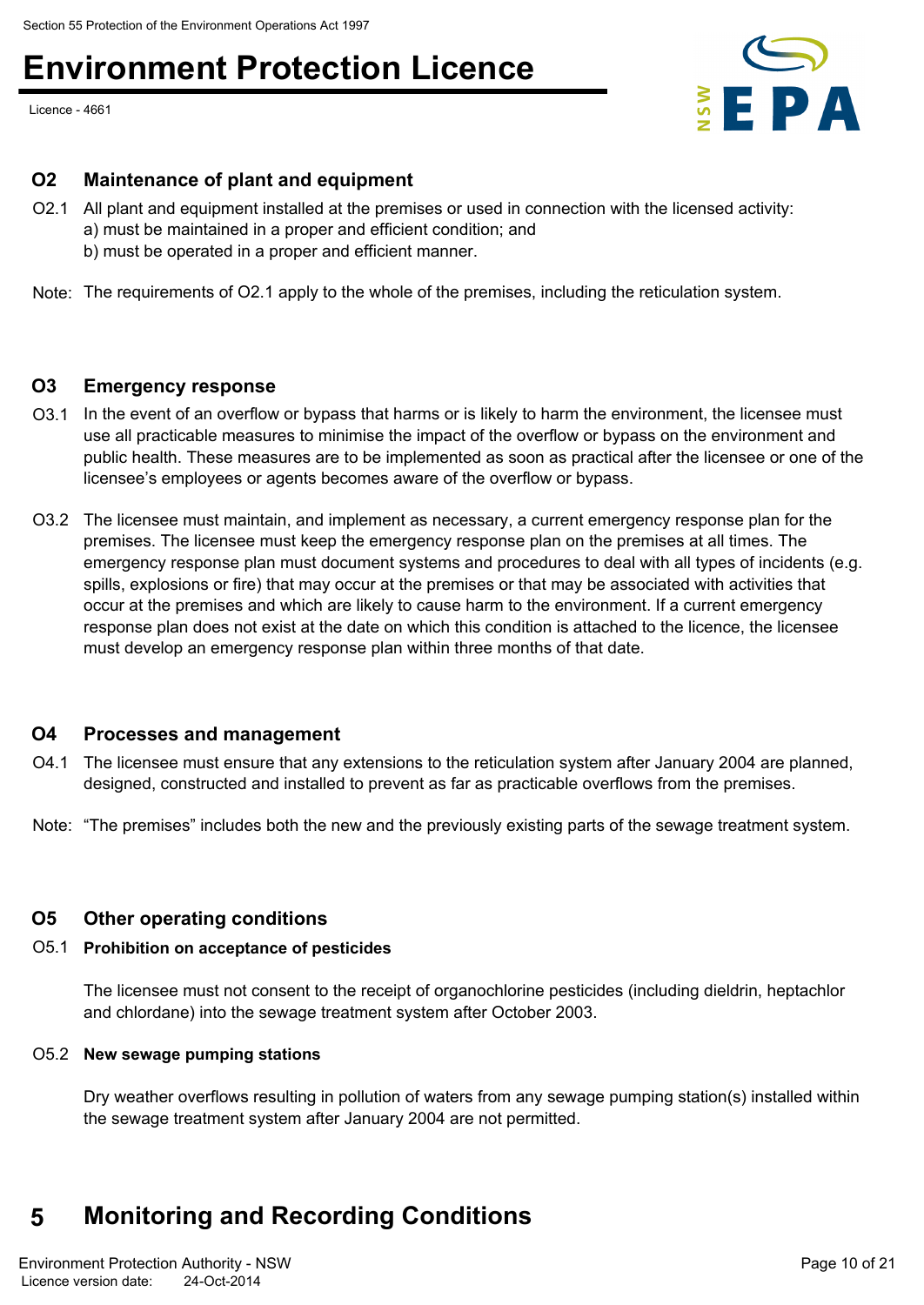Licence - 4661



#### **M1 Monitoring records**

- M1.1 The results of any monitoring required to be conducted by this licence or a load calculation protocol must be recorded and retained as set out in this condition.
- M1.2 All records required to be kept by this licence must be:
	- a) in a legible form, or in a form that can readily be reduced to a legible form;
	- b) kept for at least 4 years after the monitoring or event to which they relate took place; and
	- c) produced in a legible form to any authorised officer of the EPA who asks to see them.
- M1.3 The following records must be kept in respect of any samples required to be collected for the purposes of this licence:
	- a) the date(s) on which the sample was taken;
	- b) the time(s) at which the sample was collected;
	- c) the point at which the sample was taken; and
	- d) the name of the person who collected the sample.

#### **M2 Requirement to monitor concentration of pollutants discharged**

- M2.1 For each monitoring/discharge point or utilisation area specified below (by a point number), the licensee must monitor (by sampling and obtaining results by analysis) the concentration of each pollutant specified in Column 1. The licensee must use the sampling method, units of measure, and sample at the frequency, specified opposite in the other columns:
- M2.2 Water and/ or Land Monitoring Requirements

#### **POINT 1,3,4**

| <b>Pollutant</b>             | Units of measure     | <b>Frequency</b> | <b>Sampling Method</b> |
|------------------------------|----------------------|------------------|------------------------|
| Biochemical oxygen<br>demand | milligrams per litre | Quarterly        | Representative sample  |
| Nitrogen (ammonia)           | milligrams per litre | Quarterly        | Representative sample  |
| Nitrogen (total)             | milligrams per litre | Quarterly        | Representative sample  |
| Oil and Grease               | milligrams per litre | Quarterly        | Representative sample  |
| Phosphorus (total)           | milligrams per litre | Quarterly        | Representative sample  |
| Total suspended<br>solids    | milligrams per litre | Quarterly        | Representative sample  |

M2.3 The following conditions apply to the monitoring requirements in condition M2.1:

a) where a monitoring frequency is specified as 2 times a year, monitoring must be undertaken at a minimum of 160 day intervals;

b) where a monitoring frequency is specified as 4 times a year, monitoring must be undertaken at a minimum of 80 day intervals;

c) where a monitoring frequency is specified as 6 times a year, monitoring must be undertaken at a minimum of 50 day intervals;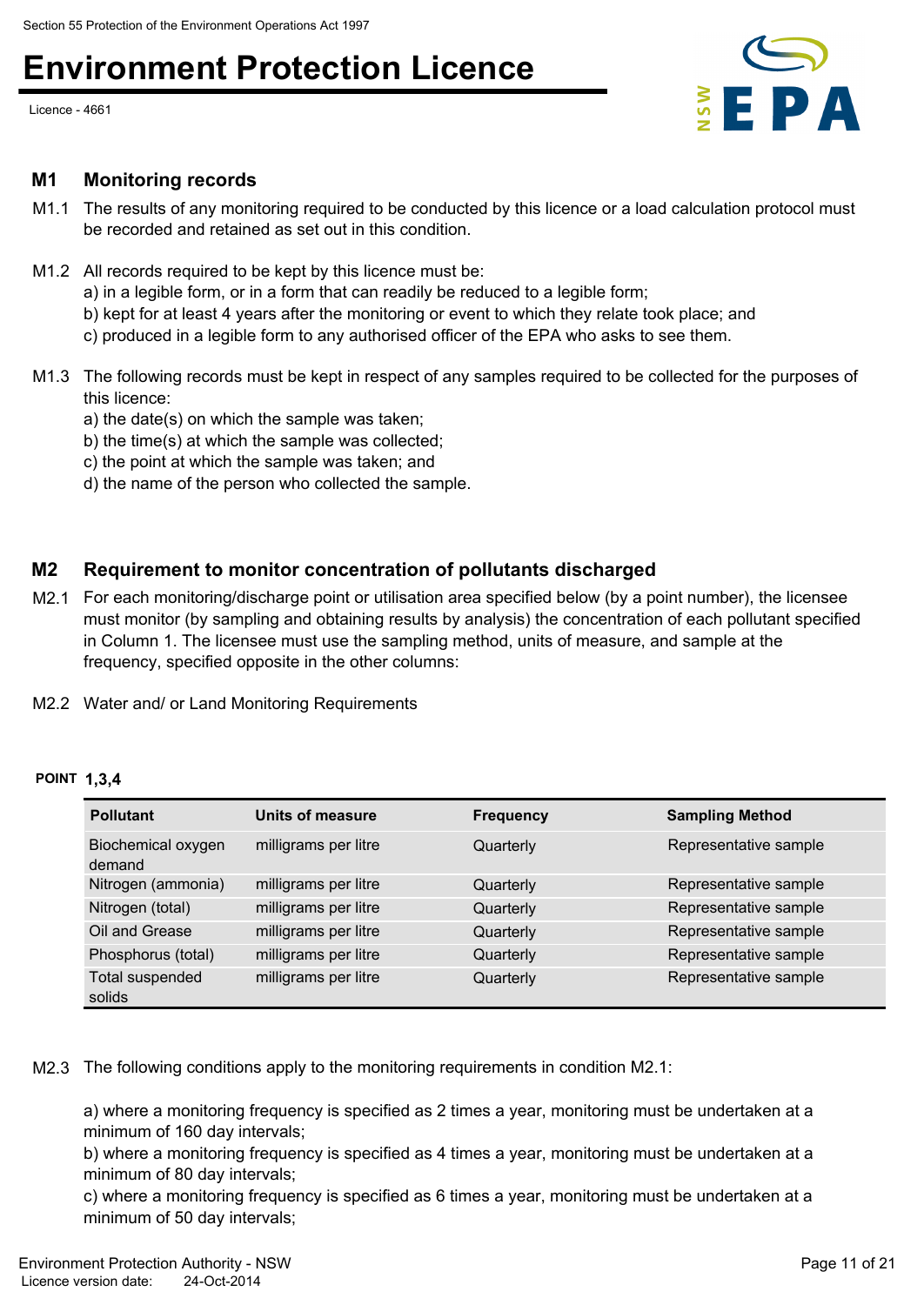## Environment Protection Licence<br>
<del>Licence -4661</del>

Licence - 4661



d) where a monitoring frequency is specified as 12 times a year, monitoring must be undertaken at a minimum of 25 day intervals; and

e) all samples must be representative.

#### **M3 Testing methods - concentration limits**

M3.1 Subject to any express provision to the contrary in this licence, monitoring for the concentration of a pollutant discharged to waters or applied to a utilisation area must be done in accordance with the Approved Methods Publication unless another method has been approved by the EPA in writing before any tests are conducted.

#### **M4 Recording of pollution complaints**

- M4.1 The licensee must keep a legible record of all complaints made to the licensee or any employee or agent of the licensee in relation to pollution arising from any activity to which this licence applies.
- M4.2 The record must include details of the following:
	- a) the date and time of the complaint;
	- b) the method by which the complaint was made;

c) any personal details of the complainant which were provided by the complainant or, if no such details were provided, a note to that effect;

d) the nature of the complaint;

e) the action taken by the licensee in relation to the complaint, including any follow-up contact with the complainant; and

f) if no action was taken by the licensee, the reasons why no action was taken.

- M4.3 The record of a complaint must be kept for at least 4 years after the complaint was made.
- M4.4 The record must be produced to any authorised officer of the EPA who asks to see them.

#### **M5 Telephone complaints line**

- M5.1 The licensee must operate during its operating hours a telephone complaints line for the purpose of receiving any complaints from members of the public in relation to activities conducted at the premises or by the vehicle or mobile plant, unless otherwise specified in the licence.
- M5.2 The licensee must notify the public of the complaints line telephone number and the fact that it is a complaints line so that the impacted community knows how to make a complaint.
- M5.3 The preceding two conditions do not apply until 3 months after:
	- a) the date of the issue of this licence or

b) if this licence is a replacement licence within the meaning of the Protection of the Environment Operations (Savings and Transitional) Regulation 1998, the date on which a copy of the licence was served on the licensee under clause 10 of that regulation.

M5.4 For the purpose of condition M5.1, operating hours are defined as twenty-four hours a day, seven days a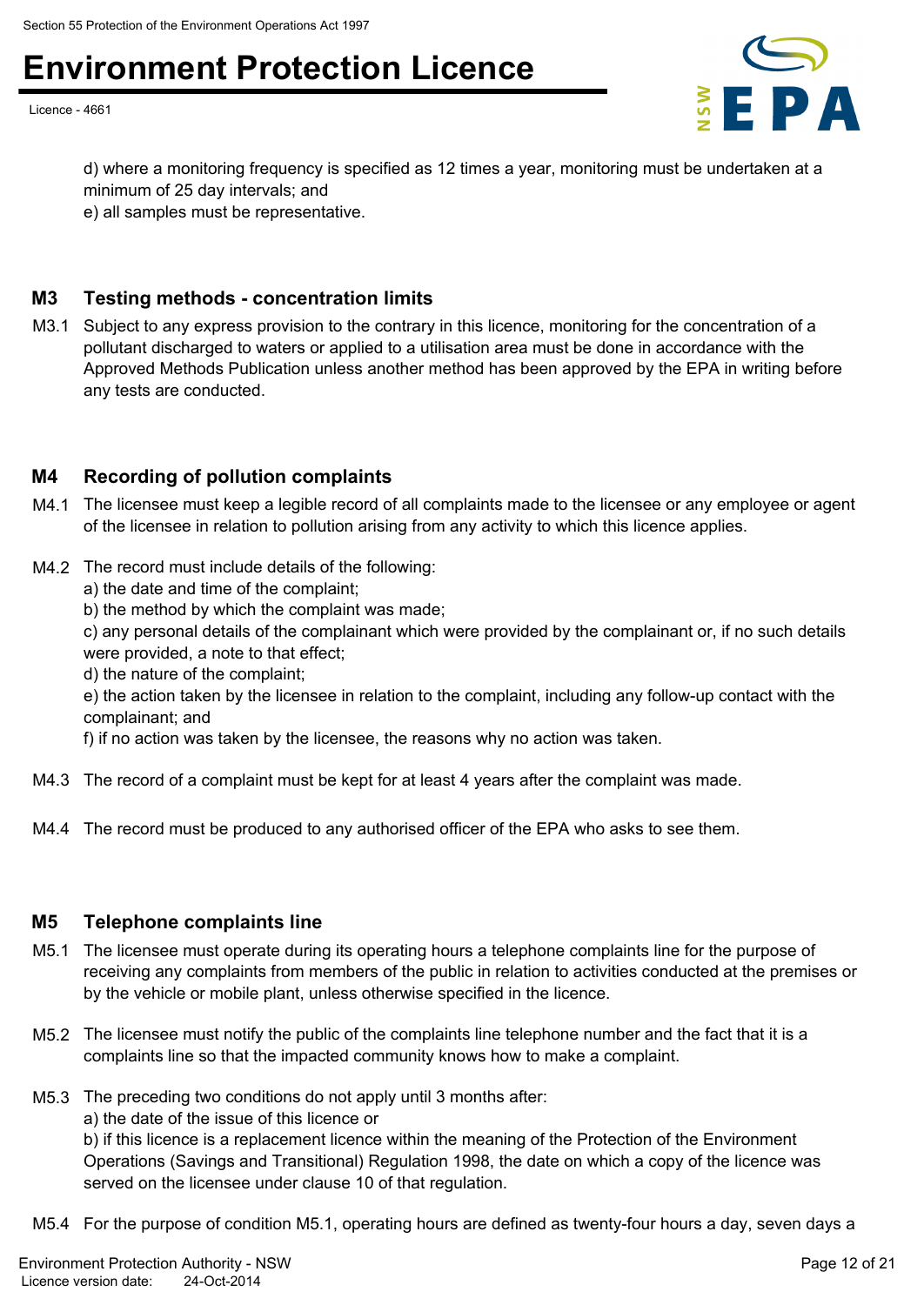Licence - 4661



week.

M5.5 The public notification referred to in condition M5.2 must include specific reference to the fact that the complaints line may be used by the community for the reporting of overflows.

#### **M6 Requirement to monitor volume or mass**

- M6.1 For each discharge point or utilisation area specified below, the licensee must monitor: a) the volume of liquids discharged to water or applied to the area;
	- b) the mass of solids applied to the area;
	- c) the mass of pollutants emitted to the air;
	- at the frequency and using the method and units of measure, specified below.

POINT 2

| <b>Frequency</b> | <b>Unit of Measure</b> | <b>Sampling Method</b> |
|------------------|------------------------|------------------------|
| Daily            | kilolitres per day     | Ultrasonic flow meter  |

- M6.2 In the event that the licensee cannot comply with a volume monitoring method as required by this licence solely due to the failure or malfunction of essential monitoring equipment, volume may be estimated using another agreed method approved in writing by the EPA. This provision only applies for the duration of the failure or malfunction. The licensee is to rectify the failure or malfunction as soon as practicable.
- M6.3 The licensee must:
	- a) submit in writing to the EPA a proposal for a method of volume estimation; or
	- b) use a method of volume estimation already approved in writing by the EPA,

to be used in the event that essential monitoring equipment referred to in the previous condition has failed or malfunctioned.

#### **M7 Requirement to record overflow or bypass incidents**

- M7.1 From 1 April 2004 the licensee must record the following details in relation to each observed or reported overflow from the reticulation system and from the sewage treatment plant:
	- a) the location of the overflow;
	- b) the date, estimated start time and estimated duration of the overflow;
	- c) the estimated volume of the overflow;
	- d) a description of the receiving environment of the overflow;
	- e) classification as a dry or wet weather overflow;
	- f) the probable cause of the overflow;
	- g) any actions taken to stop the overflow happening;
	- h) any actions taken to clean up the overflow; and
	- i) any actions taken to prevent the overflow happening again.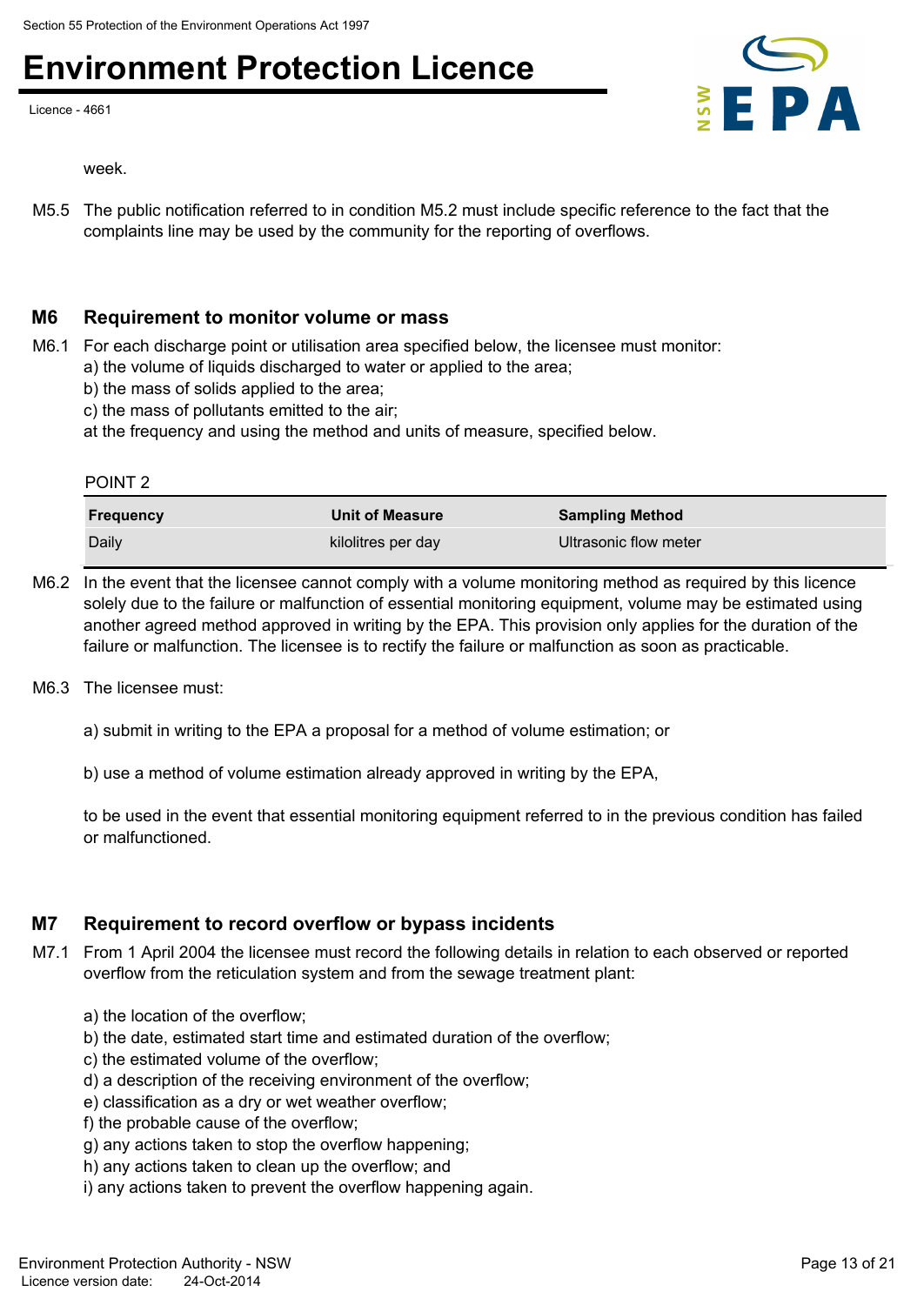## Environment Protection Licence<br>Network 2001

Licence - 4661



### **6 Reporting Conditions**

#### **R1 Annual return documents**

R1.1 The licensee must complete and supply to the EPA an Annual Return in the approved form comprising: a) a Statement of Compliance; and

b) a Monitoring and Complaints Summary.

At the end of each reporting period, the EPA will provide to the licensee a copy of the form that must be completed and returned to the EPA.

- R1.2 An Annual Return must be prepared in respect of each reporting period, except as provided below.
- Note: The term "reporting period" is defined in the dictionary at the end of this licence. Do not complete the Annual Return until after the end of the reporting period.
- R1.3 Where this licence is transferred from the licensee to a new licensee: a) the transferring licensee must prepare an Annual Return for the period commencing on the first day of the reporting period and ending on the date the application for the transfer of the licence to the new licensee is granted; and

b) the new licensee must prepare an Annual Return for the period commencing on the date the application for the transfer of the licence is granted and ending on the last day of the reporting period.

R1.4 Where this licence is surrendered by the licensee or revoked by the EPA or Minister, the licensee must prepare an Annual Return in respect of the period commencing on the first day of the reporting period and ending on:

a) in relation to the surrender of a licence - the date when notice in writing of approval of the surrender is given; or

b) in relation to the revocation of the licence - the date from which notice revoking the licence operates.

- Note: An application to transfer a licence must be made in the approved form for this purpose.
- R1.5 The Annual Return for the reporting period must be supplied to the EPA by registered post not later than 60 days after the end of each reporting period or in the case of a transferring licence not later than 60 days after the date the transfer was granted (the 'due date').
- R1.6 The licensee must retain a copy of the Annual Return supplied to the EPA for a period of at least 4 years after the Annual Return was due to be supplied to the EPA.
- R1.7 Within the Annual Return, the Statement of Compliance must be certified and the Monitoring and Complaints Summary must be signed by: a) the licence holder; or
	- b) by a person approved in writing by the EPA to sign on behalf of the licence holder.

#### **R2 Notification of environmental harm**

Note: The licensee or its employees must notify all relevant authorities of incidents causing or threatening material harm to the environment immediately after the person becomes aware of the incident in accordance with the requirements of Part 5.7 of the Act.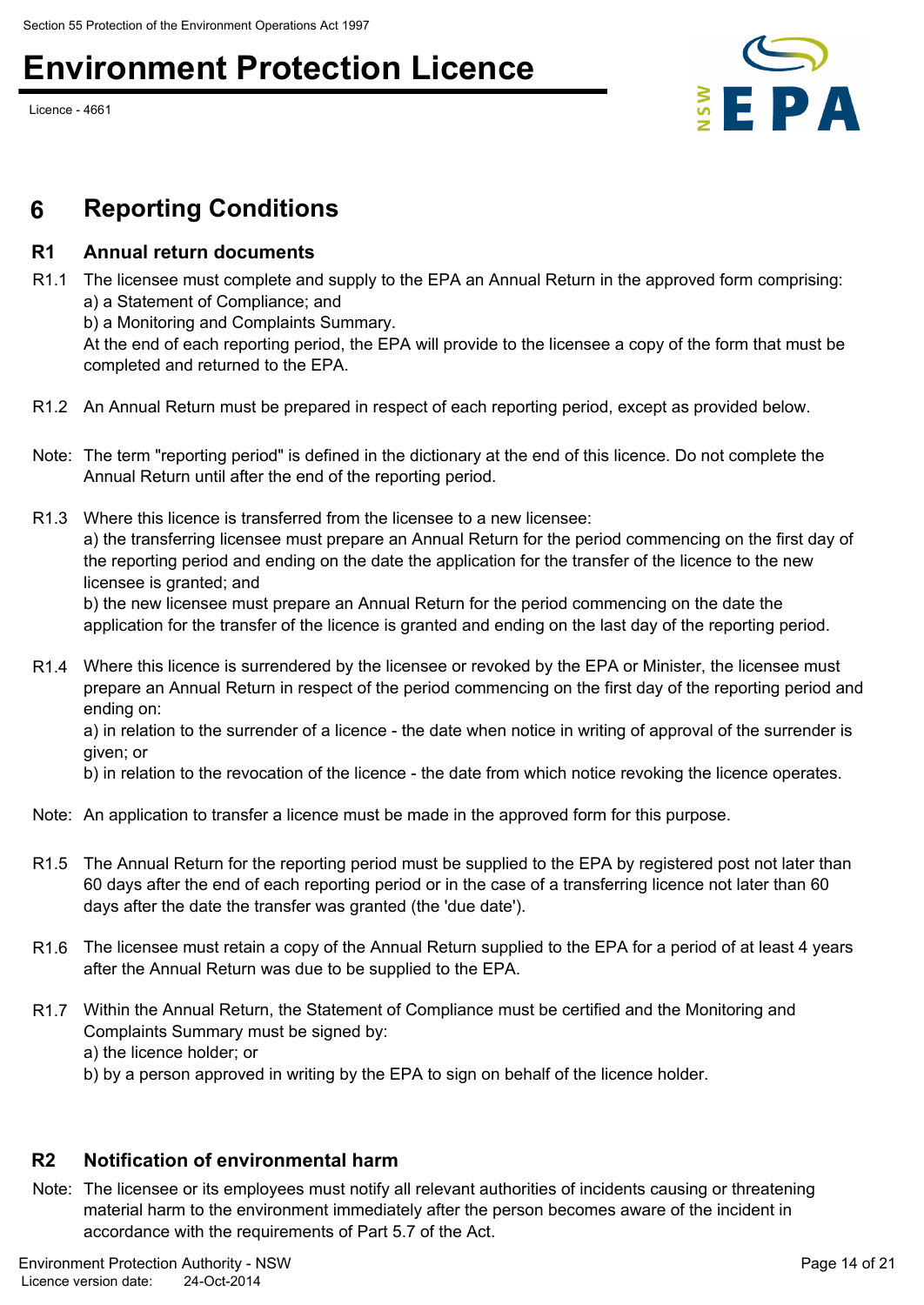Licence - 4661



- R2.1 Notifications must be made by telephoning the Environment Line service on 131 555.
- R2.2 The licensee must provide written details of the notification to the EPA within 7 days of the date on which the incident occurred.

#### **R3 Written report**

R3.1 Where an authorised officer of the EPA suspects on reasonable grounds that: a) where this licence applies to premises, an event has occurred at the premises; or b) where this licence applies to vehicles or mobile plant, an event has occurred in connection with the carrying out of the activities authorised by this licence,

and the event has caused, is causing or is likely to cause material harm to the environment (whether the harm occurs on or off premises to which the licence applies), the authorised officer may request a written report of the event.

- R3.2 The licensee must make all reasonable inquiries in relation to the event and supply the report to the EPA within such time as may be specified in the request.
- R3.3 The request may require a report which includes any or all of the following information:
	- a) the cause, time and duration of the event;
	- b) the type, volume and concentration of every pollutant discharged as a result of the event;

c) the name, address and business hours telephone number of employees or agents of the licensee, or a specified class of them, who witnessed the event;

d) the name, address and business hours telephone number of every other person (of whom the licensee is aware) who witnessed the event, unless the licensee has been unable to obtain that information after making reasonable effort;

e) action taken by the licensee in relation to the event, including any follow-up contact with any complainants;

f) details of any measure taken or proposed to be taken to prevent or mitigate against a recurrence of such an event; and

g) any other relevant matters.

R3.4 The EPA may make a written request for further details in relation to any of the above matters if it is not satisfied with the report provided by the licensee. The licensee must provide such further details to the EPA within the time specified in the request.

#### **R4 Annual system performance report**

- R4.1 The licensee must supply to the EPA an Annual System Performance Report not later than 60 days after the end of each reporting period.
- R4.2 The report is to supplement the Annual Return and must include but need not be limited to:

a) the 50 percentile, 90 percentile, 100 percentile and 3DGM values calculated from the monitoring data required by this licence for the reporting period for each pollutant which has corresponding concentration limits specified in this licence;

b) the total amounts of biosolids, as classified in the Biosolids Guideline, disposed of on-site, off-site and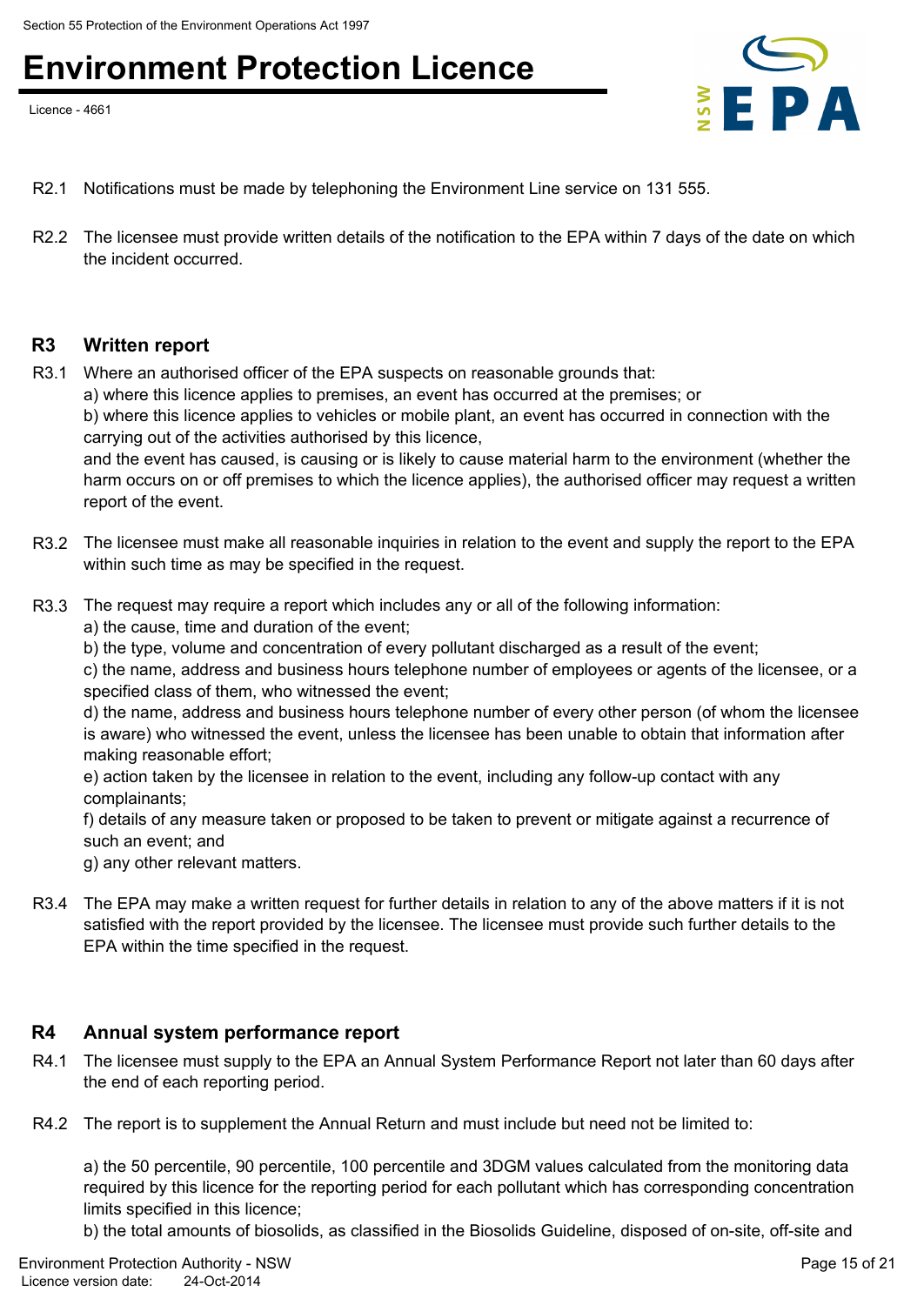Licence - 4661



to landfill during the reporting period;

c) a diagram showing the major process elements, discharge points and monitoring points at the premises' sewage treatment plant(s),where there has been any significant change since the previous reporting period or this information has not been provided previously to the EPA;

d) the number of dry and wet weather bypasses recorded over the reporting period (recorded in accordance with condition M7);

e) a breakdown of the total number of complaints received by the licensee during the reporting period in relation to the premises into categories of "odours – sewage treatment plant", "odours – reticulation system", "water pollution – sewage treatment plant", "water pollution – reticulation system" and any other category indicated by the complaints;

f) a summary of observed, reported or recorded wet weather overflows and observed, reported or recorded dry weather overflows and sewage treatment plant bypasses. These data are to be for the current reporting period and for the four previous twelve-month periods, for which data has been collected. Any significant actions taken to address bypasses or overflows are to be noted; g) the amount of rainfall measured at a rain gauge at the STP, or at the rain gauge closest to the centre of the catchment of the sewage treatment system, for each month of the reporting period; and h) a brief progress report on the implementation over the reporting period of actions specified in PRP100.

- R4.3 The Annual System Performance Report must be presented in a format approved in writing by the EPA.
- R4.4 The requirements of R5.2 (d), (e), (f) and (g) apply to the part of the reporting period beginning three months after the date the licence is varied to include this condition.

#### **R5 Other reporting conditions**

R5.1 When the licensee notifies the Department of Health or Safe Food NSW Shellfish Quality Assurance Program of a bypass or overflow incident, the licensee must also notify the EPA by telephoning its Pollution Line service on 131555. Notifications are to be given as soon as practicable after the licensee or one of the licensee's employees or agents becomes aware of the incident, and must include all relevant information including the information required under condition M7.1.

### **7 General Conditions**

#### **G1 Copy of licence kept at the premises or plant**

- G1.1 A copy of this licence must be kept at the premises to which the licence applies.
- G1.2 The licence must be produced to any authorised officer of the EPA who asks to see it.
- G1.3 The licence must be available for inspection by any employee or agent of the licensee working at the premises.
- Note: For the purposes of this condition, "the premises" refers to each Sewage Treatment Plant(s) described in condition A2.1.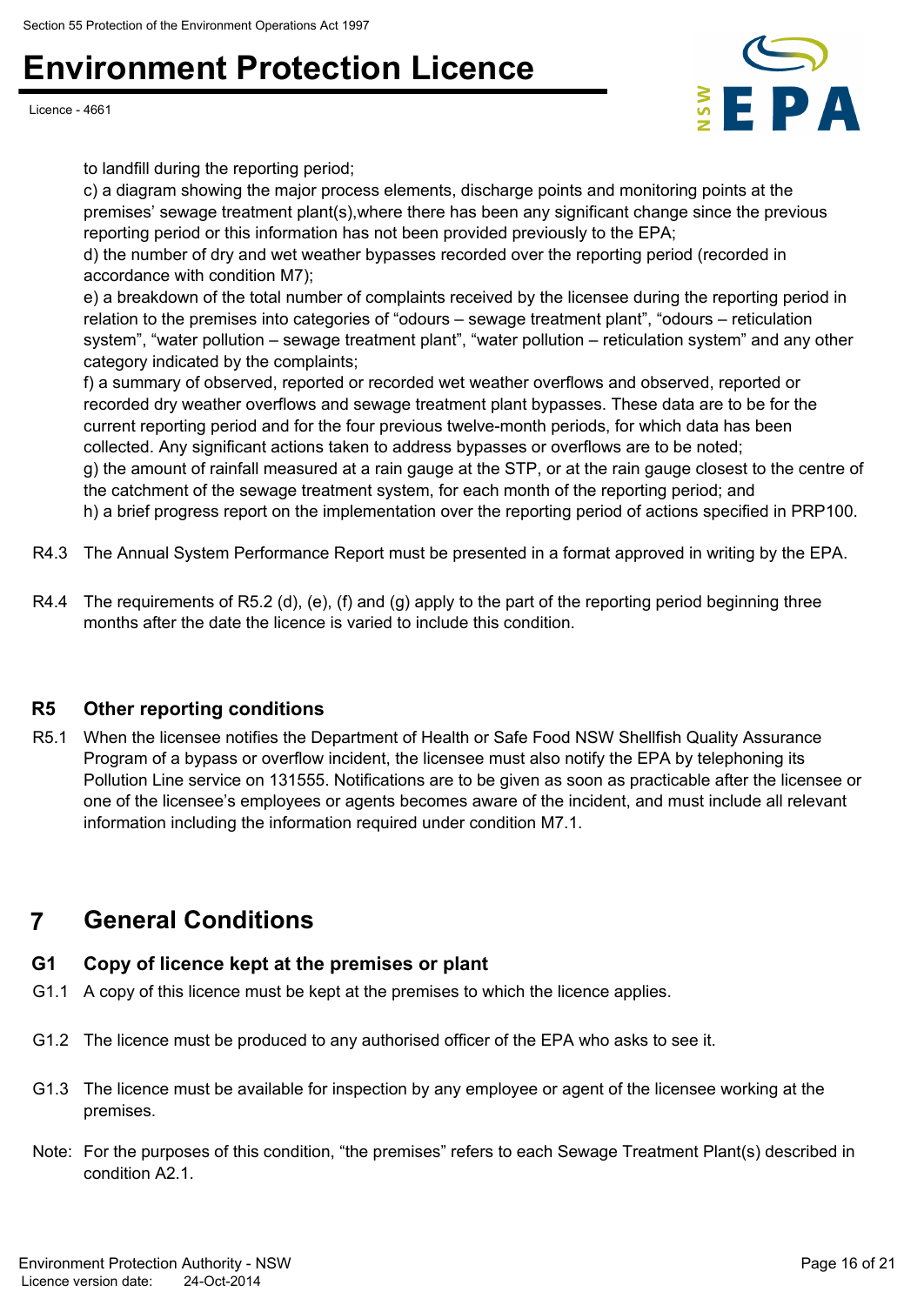## Environment Protection Licence<br>Network 2001

Licence - 4661



#### **G2 Contact number for incidents and responsible employees**

- G2.1 The licensee must operate 24-hour telephone contact lines for the purpose of enabling the EPA to directly contact one or more representatives of the licensee who can:
	- a) respond at all times to incidents relating to the premises; and
	- b) contact the licensee's senior employees or agents authorised at all times to:
	- i) speak on behalf of the licensee; and
	- ii) provide any information or document required under this licence.
- G2.2 The licensee is to inform the EPA in writing of the representative or representatives and their telephone number(s) by October 2003 The EPA must be notified of the telephone number(s) on commencement of its/their operation.
- G2.3 The licensee is to inform the EPA in writing of the appointment of any subsequent contact persons, or changes to the person's contact details as soon as practicable and in any event within fourteen days of the appointment or change.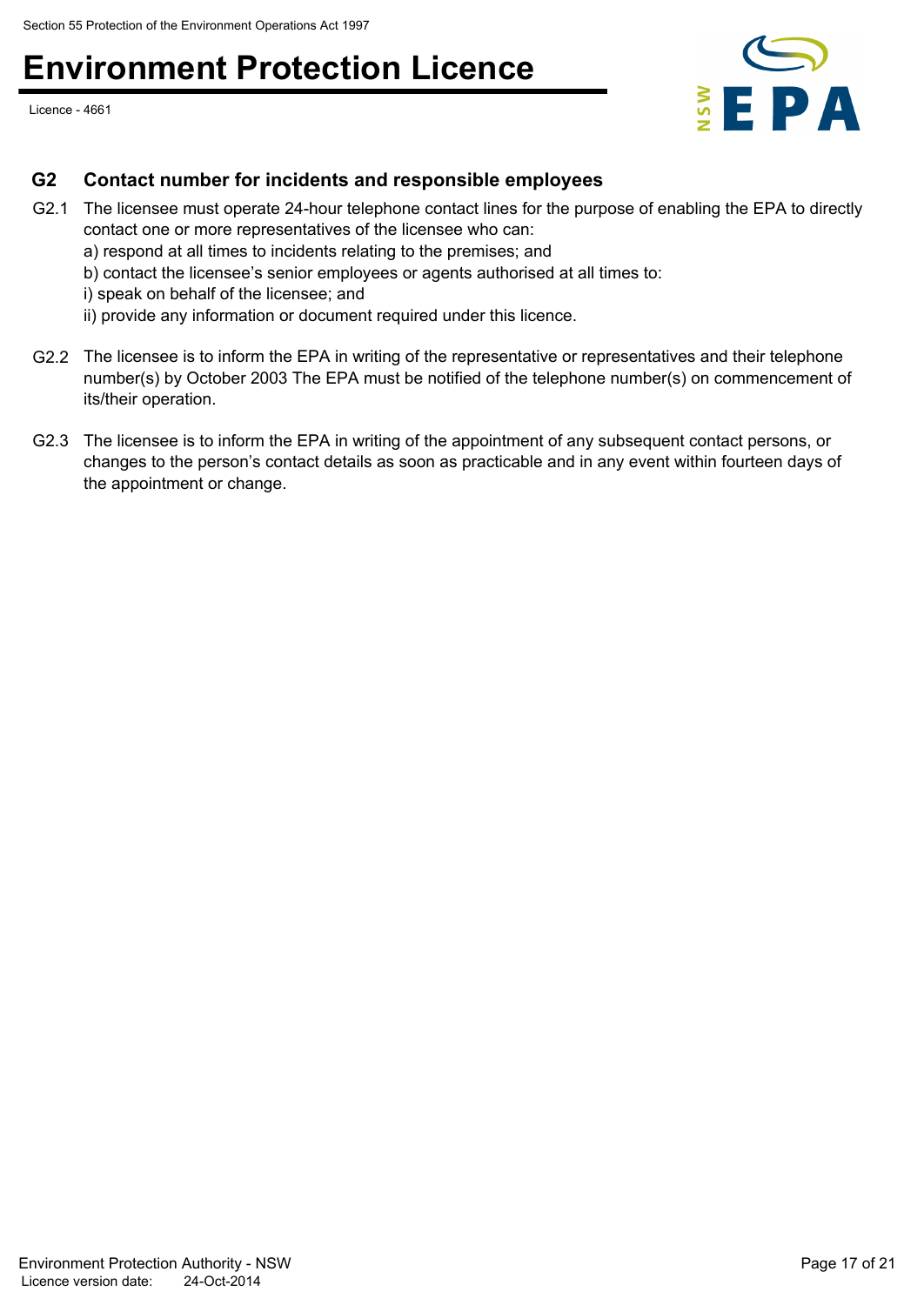# Environment Protection Licence<br>Licence -4661<br>**E**

Licence - 4661



### **Dictionary**

#### General Dictionary

| <b>3DGM</b> [in relation<br>to a concentration<br>limit] | Means the three day geometric mean, which is calculated by multiplying the results of the analysis of<br>three samples collected on consecutive days and then taking the cubed root of that amount. Where one<br>or more of the samples is zero or below the detection limit for the analysis, then 1 or the detection limit<br>respectively should be used in place of those samples |
|----------------------------------------------------------|---------------------------------------------------------------------------------------------------------------------------------------------------------------------------------------------------------------------------------------------------------------------------------------------------------------------------------------------------------------------------------------|
| Act                                                      | Means the Protection of the Environment Operations Act 1997                                                                                                                                                                                                                                                                                                                           |
| activity                                                 | Means a scheduled or non-scheduled activity within the meaning of the Protection of the Environment<br>Operations Act 1997                                                                                                                                                                                                                                                            |
| actual load                                              | Has the same meaning as in the Protection of the Environment Operations (General) Regulation 2009                                                                                                                                                                                                                                                                                     |
| AM                                                       | Together with a number, means an ambient air monitoring method of that number prescribed by the<br>Approved Methods for the Sampling and Analysis of Air Pollutants in New South Wales.                                                                                                                                                                                               |
| AMG                                                      | Australian Map Grid                                                                                                                                                                                                                                                                                                                                                                   |
| anniversary date                                         | The anniversary date is the anniversary each year of the date of issue of the licence. In the case of a<br>licence continued in force by the Protection of the Environment Operations Act 1997, the date of issue of<br>the licence is the first anniversary of the date of issue or last renewal of the licence following the<br>commencement of the Act.                            |
| annual return                                            | Is defined in R1.1                                                                                                                                                                                                                                                                                                                                                                    |
| <b>Approved Methods</b><br><b>Publication</b>            | Has the same meaning as in the Protection of the Environment Operations (General) Regulation 2009                                                                                                                                                                                                                                                                                     |
| assessable<br>pollutants                                 | Has the same meaning as in the Protection of the Environment Operations (General) Regulation 2009                                                                                                                                                                                                                                                                                     |
| <b>BOD</b>                                               | Means biochemical oxygen demand                                                                                                                                                                                                                                                                                                                                                       |
| <b>CEM</b>                                               | Together with a number, means a continuous emission monitoring method of that number prescribed by<br>the Approved Methods for the Sampling and Analysis of Air Pollutants in New South Wales.                                                                                                                                                                                        |
| COD                                                      | Means chemical oxygen demand                                                                                                                                                                                                                                                                                                                                                          |
| composite sample                                         | Unless otherwise specifically approved in writing by the EPA, a sample consisting of 24 individual samples<br>collected at hourly intervals and each having an equivalent volume.                                                                                                                                                                                                     |
| cond.                                                    | Means conductivity                                                                                                                                                                                                                                                                                                                                                                    |
| environment                                              | Has the same meaning as in the Protection of the Environment Operations Act 1997                                                                                                                                                                                                                                                                                                      |
| environment<br>protection<br>legislation                 | Has the same meaning as in the Protection of the Environment Administration Act 1991                                                                                                                                                                                                                                                                                                  |
| <b>EPA</b>                                               | Means Environment Protection Authority of New South Wales.                                                                                                                                                                                                                                                                                                                            |
| fee-based activity<br>classification                     | Means the numbered short descriptions in Schedule 1 of the Protection of the Environment Operations<br>(General) Regulation 2009.                                                                                                                                                                                                                                                     |
| general solid waste<br>(non-putrescible)                 | Has the same meaning as in Part 3 of Schedule 1 of the Protection of the Environment Operations Act<br>1997                                                                                                                                                                                                                                                                           |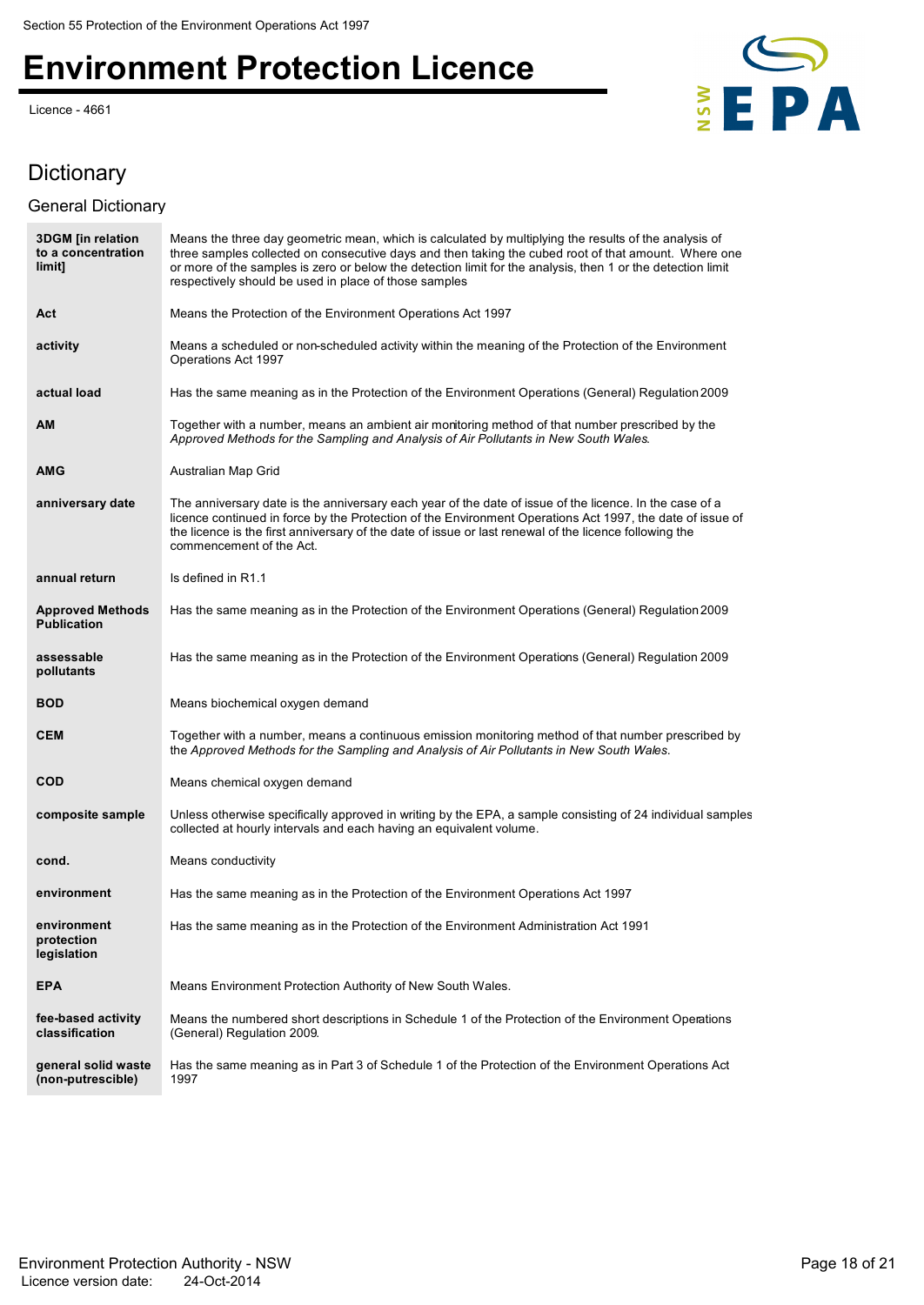# Environment Protection Licence<br>Licence -4661<br>EPA

Licence - 4661



| flow weighted<br>composite sample                                      | Means a sample whose composites are sized in proportion to the flow at each composites time of<br>collection.                                                                                                                                                                                                                                                                                                                     |
|------------------------------------------------------------------------|-----------------------------------------------------------------------------------------------------------------------------------------------------------------------------------------------------------------------------------------------------------------------------------------------------------------------------------------------------------------------------------------------------------------------------------|
| general solid waste<br>(putrescible)                                   | Has the same meaning as in Part 3 of Schedule 1 of the Protection of the Environmen t Operations Act<br>1997                                                                                                                                                                                                                                                                                                                      |
| grab sample                                                            | Means a single sample taken at a point at a single time                                                                                                                                                                                                                                                                                                                                                                           |
| hazardous waste                                                        | Has the same meaning as in Part 3 of Schedule 1 of the Protection of the Environment Operations Act<br>1997                                                                                                                                                                                                                                                                                                                       |
| licensee                                                               | Means the licence holder described at the front of this licence                                                                                                                                                                                                                                                                                                                                                                   |
| load calculation<br>protocol                                           | Has the same meaning as in the Protection of the Environment Operations (General) Regulation 2009                                                                                                                                                                                                                                                                                                                                 |
| local authority                                                        | Has the same meaning as in the Protection of the Environment Operations Act 1997                                                                                                                                                                                                                                                                                                                                                  |
| material harm                                                          | Has the same meaning as in section 147 Protection of the Environment Operations Act 1997                                                                                                                                                                                                                                                                                                                                          |
| <b>MBAS</b>                                                            | Means methylene blue active substances                                                                                                                                                                                                                                                                                                                                                                                            |
| <b>Minister</b>                                                        | Means the Minister administering the Protection of the Environment Operations Act 1997                                                                                                                                                                                                                                                                                                                                            |
| mobile plant                                                           | Has the same meaning as in Part 3 of Schedule 1 of the Protection of the Environment Operations Act<br>1997                                                                                                                                                                                                                                                                                                                       |
| motor vehicle                                                          | Has the same meaning as in the Protection of the Environment Operations Act 1997                                                                                                                                                                                                                                                                                                                                                  |
| <b>O&amp;G</b>                                                         | Means oil and grease                                                                                                                                                                                                                                                                                                                                                                                                              |
| percentile [in<br>relation to a<br>concentration limit<br>of a sample] | Means that percentage [eg.50%] of the number of samples taken that must meet the concentration limit<br>specified in the licence for that pollutant over a specified period of time. In this licence, the specified period<br>of time is the Reporting Period unless otherwise stated in this licence.                                                                                                                            |
| plant                                                                  | Includes all plant within the meaning of the Protection of the Environment Operations Act 1997 as well as<br>motor vehicles.                                                                                                                                                                                                                                                                                                      |
| pollution of waters<br>[or water pollution]                            | Has the same meaning as in the Protection of the Environment Operations Act 1997                                                                                                                                                                                                                                                                                                                                                  |
| premises                                                               | Means the premises described in condition A2.1                                                                                                                                                                                                                                                                                                                                                                                    |
| public authority                                                       | Has the same meaning as in the Protection of the Environment Operations Act 1997                                                                                                                                                                                                                                                                                                                                                  |
| regional office                                                        | Means the relevant EPA office referred to in the Contacting the EPA document accompanying this licence                                                                                                                                                                                                                                                                                                                            |
| reporting period                                                       | For the purposes of this licence, the reporting period means the period of 12 months after the issue of the<br>licence, and each subsequent period of 12 months. In the case of a licence continued in force by the<br>Protection of the Environment Operations Act 1997, the date of issue of the licence is the first anniversary<br>of the date of issue or last renewal of the licence following the commencement of the Act. |
| restricted solid<br>waste                                              | Has the same meaning as in Part 3 of Schedule 1 of the Protection of the Environment Operations Act<br>1997                                                                                                                                                                                                                                                                                                                       |
| scheduled activity                                                     | Means an activity listed in Schedule 1 of the Protection of the Environment Operations Act 1997                                                                                                                                                                                                                                                                                                                                   |
| special waste                                                          | Has the same meaning as in Part 3 of Schedule 1 of the Protection of the Environment Operations Act<br>1997                                                                                                                                                                                                                                                                                                                       |
| TM                                                                     | Together with a number, means a test method of that number prescribed by the Approved Methods for the<br>Sampling and Analysis of Air Pollutants in New South Wales.                                                                                                                                                                                                                                                              |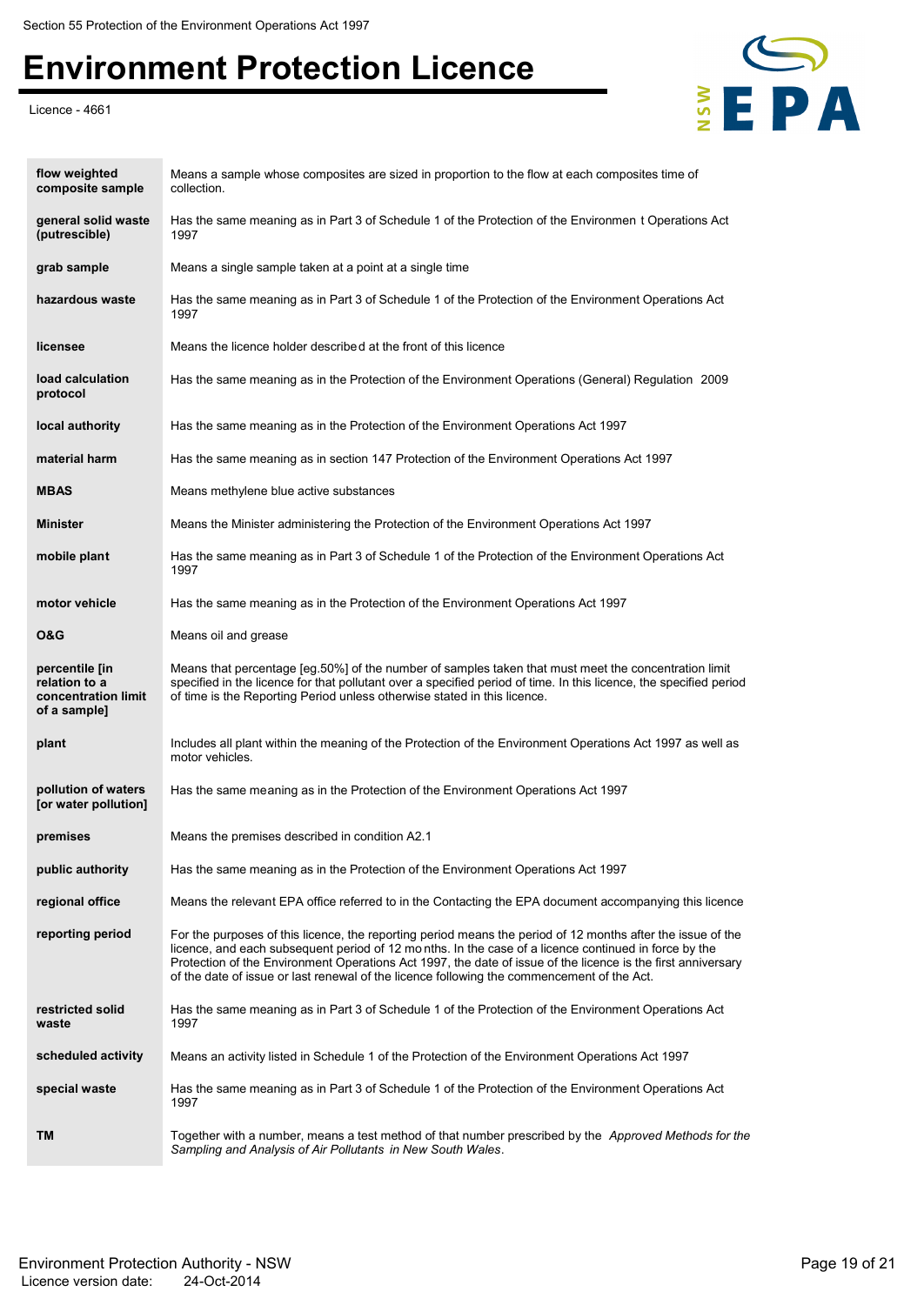# Environment Protection Licence<br>Licence - 4661<br>**E**

Licence - 4661



| <b>TSP</b>              | Means total suspended particles                                                                                                                          |
|-------------------------|----------------------------------------------------------------------------------------------------------------------------------------------------------|
| <b>TSS</b>              | Means total suspended solids                                                                                                                             |
| <b>Type 1 substance</b> | Means the elements antimony, arsenic, cadmium, lead or mercury or any compound containing one or<br>more of those elements                               |
| <b>Type 2 substance</b> | Means the elements beryllium, chromium, cobalt, manganese, nickel, selenium, tin or vanadium or any<br>compound containing one or more of those elements |
| utilisation area        | Means any area shown as a utilisation area on a map submitted with the application for this licence                                                      |
| waste                   | Has the same meaning as in the Protection of the Environment Operations Act 1997                                                                         |
| waste type              | Means liquid, restricted solid waste, general solid waste (putrescible), general solid waste (non -<br>putrescible), special waste or hazardous waste    |

Ms Cathryn Ferguson

Environment Protection Authority

(By Delegation)

Date of this edition: 27-June-2000